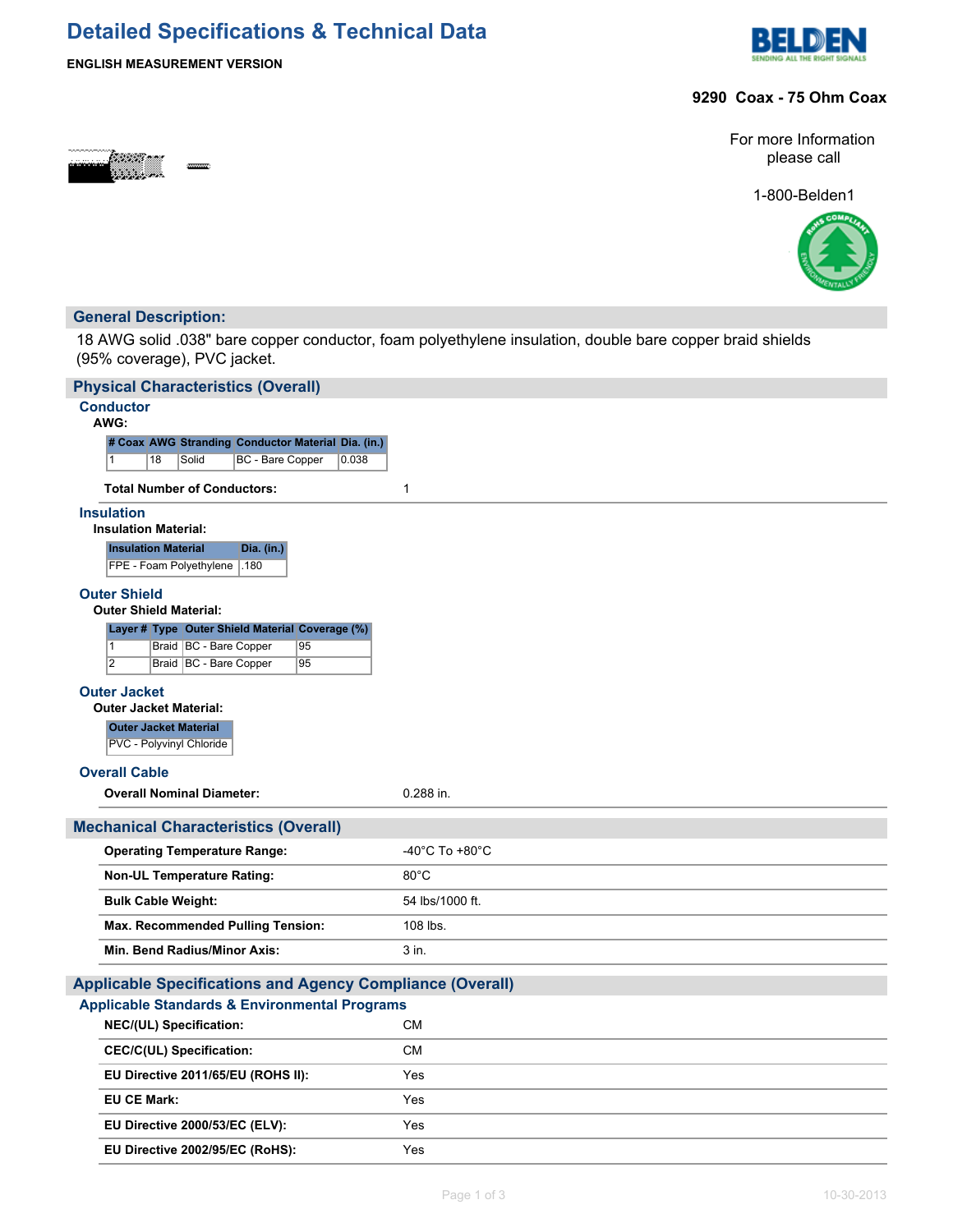# **Detailed Specifications & Technical Data**

### **ENGLISH MEASUREMENT VERSION**



### **9290 Coax - 75 Ohm Coax**

|                                   |                                            | EU RoHS Compliance Date (mm/dd/yyyy):       |  | 01/01/2004        |  |  |
|-----------------------------------|--------------------------------------------|---------------------------------------------|--|-------------------|--|--|
|                                   |                                            | EU Directive 2002/96/EC (WEEE):             |  | Yes               |  |  |
|                                   |                                            | EU Directive 2003/11/EC (BFR):              |  | Yes               |  |  |
| CA Prop 65 (CJ for Wire & Cable): |                                            |                                             |  | Yes               |  |  |
|                                   |                                            | MII Order #39 (China RoHS):                 |  | Yes               |  |  |
|                                   | <b>RG Type:</b>                            |                                             |  | 6/U               |  |  |
|                                   | <b>Flame Test</b>                          |                                             |  |                   |  |  |
|                                   | <b>UL Flame Test:</b>                      |                                             |  | UL1685 UL Loading |  |  |
|                                   | <b>Suitability</b>                         |                                             |  |                   |  |  |
|                                   | Suitability - Indoor:                      |                                             |  | Yes               |  |  |
|                                   | <b>Suitability - Outdoor:</b>              |                                             |  | Yes               |  |  |
|                                   | <b>Plenum/Non-Plenum</b>                   |                                             |  |                   |  |  |
|                                   | Plenum (Y/N):                              |                                             |  | No                |  |  |
|                                   |                                            |                                             |  |                   |  |  |
|                                   | Nom. Characteristic Impedance:             | <b>Electrical Characteristics (Overall)</b> |  |                   |  |  |
|                                   | Impedance (Ohm)                            |                                             |  |                   |  |  |
|                                   | 75                                         |                                             |  |                   |  |  |
|                                   | Nom. Inductance:                           |                                             |  |                   |  |  |
|                                   | Inductance (µH/ft)<br>.098                 |                                             |  |                   |  |  |
|                                   |                                            | Nom. Capacitance Conductor to Shield:       |  |                   |  |  |
|                                   | Capacitance (pF/ft)<br>16.800              |                                             |  |                   |  |  |
|                                   |                                            | <b>Nominal Velocity of Propagation:</b>     |  |                   |  |  |
|                                   | <b>VP</b> (%)<br>81                        |                                             |  |                   |  |  |
|                                   | <b>Nominal Delay:</b>                      |                                             |  |                   |  |  |
|                                   | Delay (ns/ft)<br>1.250                     |                                             |  |                   |  |  |
|                                   |                                            | Nom. Conductor DC Resistance:               |  |                   |  |  |
|                                   | DCR @ 20°C (Ohm/1000 ft)<br>7.5            |                                             |  |                   |  |  |
|                                   |                                            | Nominal Outer Shield DC Resistance:         |  |                   |  |  |
|                                   | DCR @ 20°C (Ohm/1000 ft)<br>$\overline{2}$ |                                             |  |                   |  |  |
|                                   | Nom. Attenuation:                          |                                             |  |                   |  |  |
|                                   |                                            | Start Freq. (MHz) Attenuation (dB/100 ft.)  |  |                   |  |  |
|                                   | 1                                          | $\mathbf{.2}$                               |  |                   |  |  |
|                                   | $ 10\rangle$<br>50                         | $\overline{.7}$<br>1.7                      |  |                   |  |  |
|                                   | 100                                        | 2.5                                         |  |                   |  |  |
|                                   | 200                                        | 3.6                                         |  |                   |  |  |
|                                   | 400                                        | 5.0                                         |  |                   |  |  |
|                                   | 700                                        | 7.2                                         |  |                   |  |  |
|                                   | 900                                        | 8.3                                         |  |                   |  |  |
|                                   | 1000                                       | 8.8                                         |  |                   |  |  |

### **Max. Operating Voltage - UL:**

**Voltage**

300 V RMS

**Minimum Return Loss:**